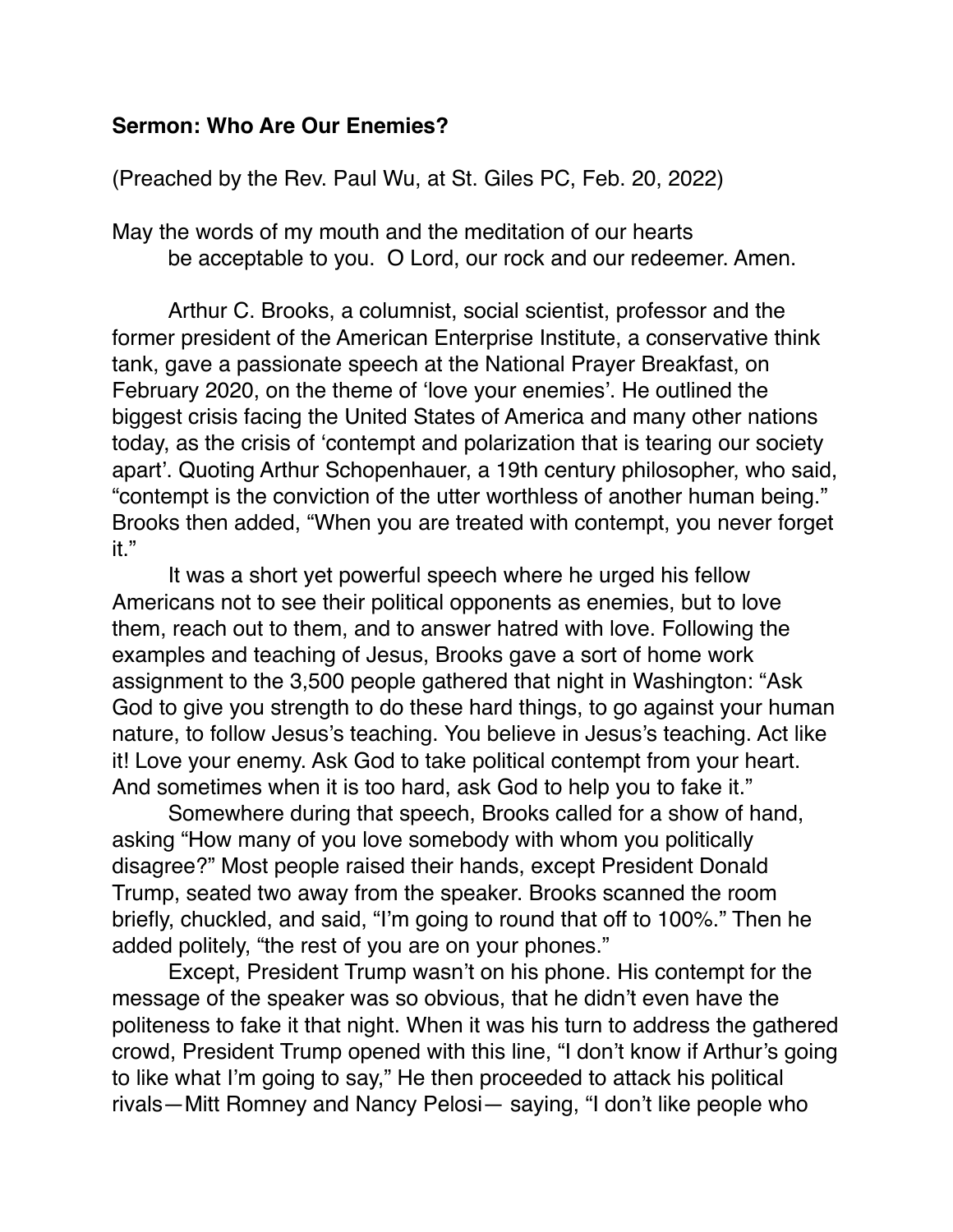use faith as justification for doing what they know is wrong….Nor do I like people who say, 'I'll pray for you', when I know that is not so."

Evidently, claiming to be Christian, President Trump has no qualm about attacking the faith lives of his political rivals. Neither does he have any issue in dismissing the Christian ethic at the heart of the keynote address, or in disregarding the core tenet of Jesus's teaching—love your enemies.

## **Who are our enemies?**

The Scripture passage last week brought us to the sermon on the plain, in the Gospel Luke 6, where Jesus pronounced these four blessings: "Blessed are you who are poor…blessed are you who are hungry now… blessed are you who weep now…blessed are you who are persecuted, or excluded or reviled or defamed on the account of the Son of Man". It is then followed by these four woes: "But woe to you who are rich…woe to you who are full now…woe to you who are laughing now…woe to you when all speak well of you…"

The Lectionary text takes us, this week, immediately following these woes, in verse 27-28, where Jesus kind of retorted himself, "But I say to you that listen, Love your enemies, do good to those who hate you, bless those who curse you, pray for those who abuse you."

The parallel passage in Matthew 5 is even more striking. We see the same reversal where Jesus said, in verse 43, "You have heard that it was said, 'You shall love your neighbour and hate your enemy.' But I say to you, Love your enemies and pray for those who persecute you, so that you may be children of your Father in heaven."

Love you enemies! What a novel concept in the time of Jesus. But who in fact are our enemies?

In Judaism, loving one's neighbour is a commandment, explicitly stated in Leviticus 19:18. Whereas, to hate enemies was implicit in the Scripture, extrapolated from various passages such as: Psalm 31:6, "You hate those who pay regard to worthless idols, but I trust in the Lord."; or Psalm 119:113, "I hate the double-minded, but I love your law."; or Psalm 139:21, "Do I not hate those who hate you, O Lord? And do I not loathe those who rise up against you?"

Two things we should take note here: 1) Passages in Psalm do not rise to the level as commandments, such as those in the Torah. Passages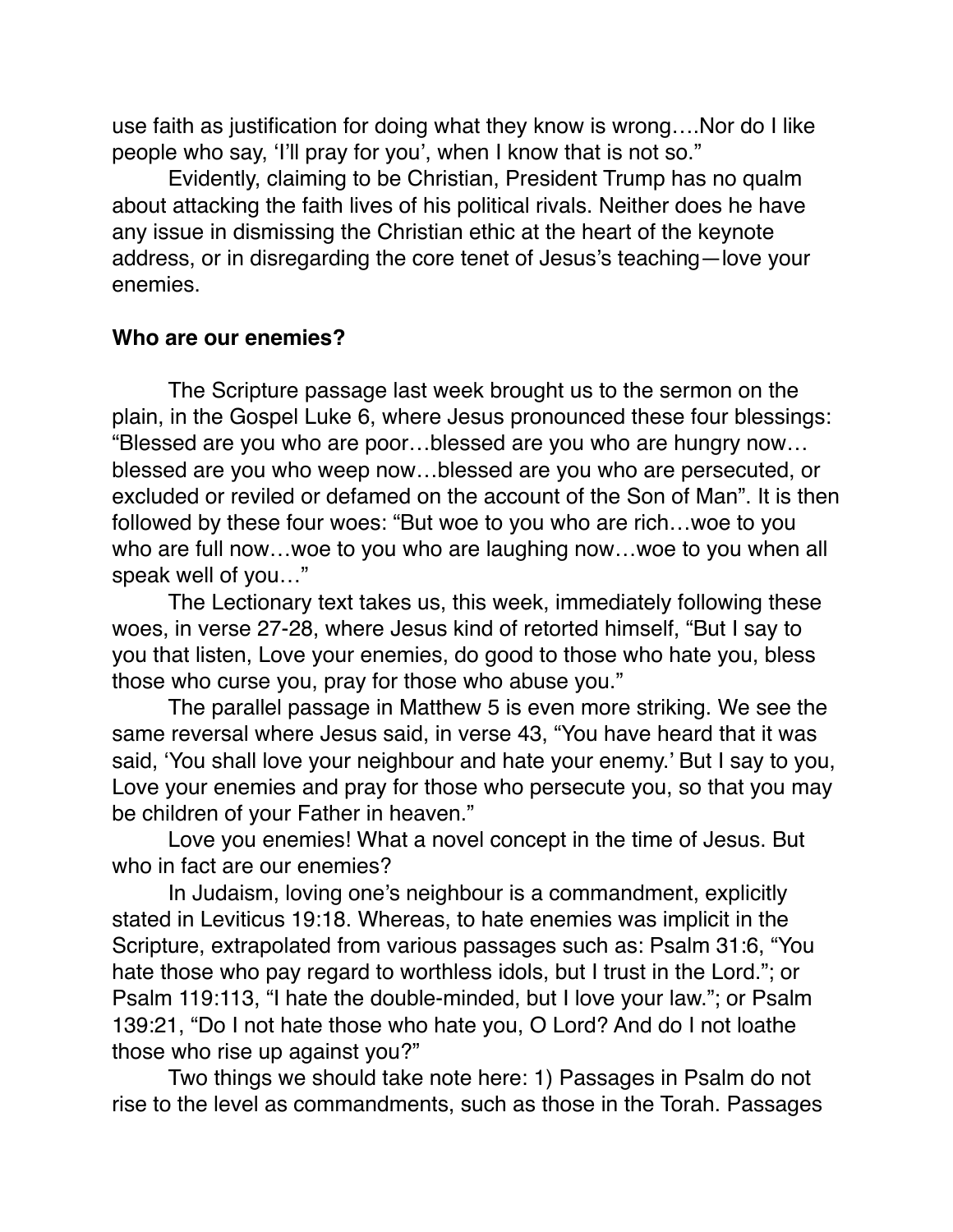in Psalm are more of pious practices that one should give heed. 2) The enemies in those passages are enemies of God, not of one's own.

Too often we confuse the two, thinking enemies of mine are also God's enemies. Too often we think God is on our side, when in fact we are called to be on God's side. Not the same at all. Yet, Jesus overturns the old way of thinking, the old way of doing, all them same, perhaps knowing how easily we erect enemies out of adversaries, like a mountain out of a molehill.

When I hear strangers talking in a strange language, perhaps in Arabic or some other, in a packed airplane. Do I not pay extra attention, an extra glance in their direction just to make sure? Or when I confront that schoolyard bully to a fight, thinking I am absolutely in the right. Have I forgotten to examine my ulterior motive that the bully was actually dating a girl I like? Or when I get frustrated over a social media post, for the one last time, by this cyber 'friend' of mine. Would I not simply 'unfriend' her, block her and block myself from her, so I no longer have to come across her view on the vaccine mandate? Or when I place the bread of Holy Communion into the hand of that particularly individual, who has given me noting but trouble, whom I know is secretly orchestrating my ouster. Did I not secretly utter, "the body of Christ, except for you"?

Love your enemies! Oh how I wish that Jesus was immediately challenged by a Pharisee or an expert in the Law, asking "Who are our enemies?" Oh how I wish Jesus would then tell an equally compelling story just like the parable of the Good Samaritans, just so we have a good understanding of who exactly our enemies are. But that is not to be.

What we do have in the Scripture, is a description on the how, in verse 27-30, "Do good to those who hate you, bless those who curse you, pray for those who abuse you." Jesus then proceeds to elaborate, "If anyone strikes you on the cheek, offer the other also; and from anyone who takes away your coat do not withhold even your shirt. Give to everyone who begs from you; and if anyone takes away your goods, do not ask for them again." Jesus then concludes with this golden rule in verse 31, **"**Do to others as you would have them do to you."

Some have rightly pointed out this particular teaching of Jesus, often reduced to a shorten phrase of 'turning the other cheek', is quite problematic in the hands of those have power, who could misuse it to justify continuing abuses of that same power against the powerless. Scholars such as Walter Wink have looked at this passage in much greater details,